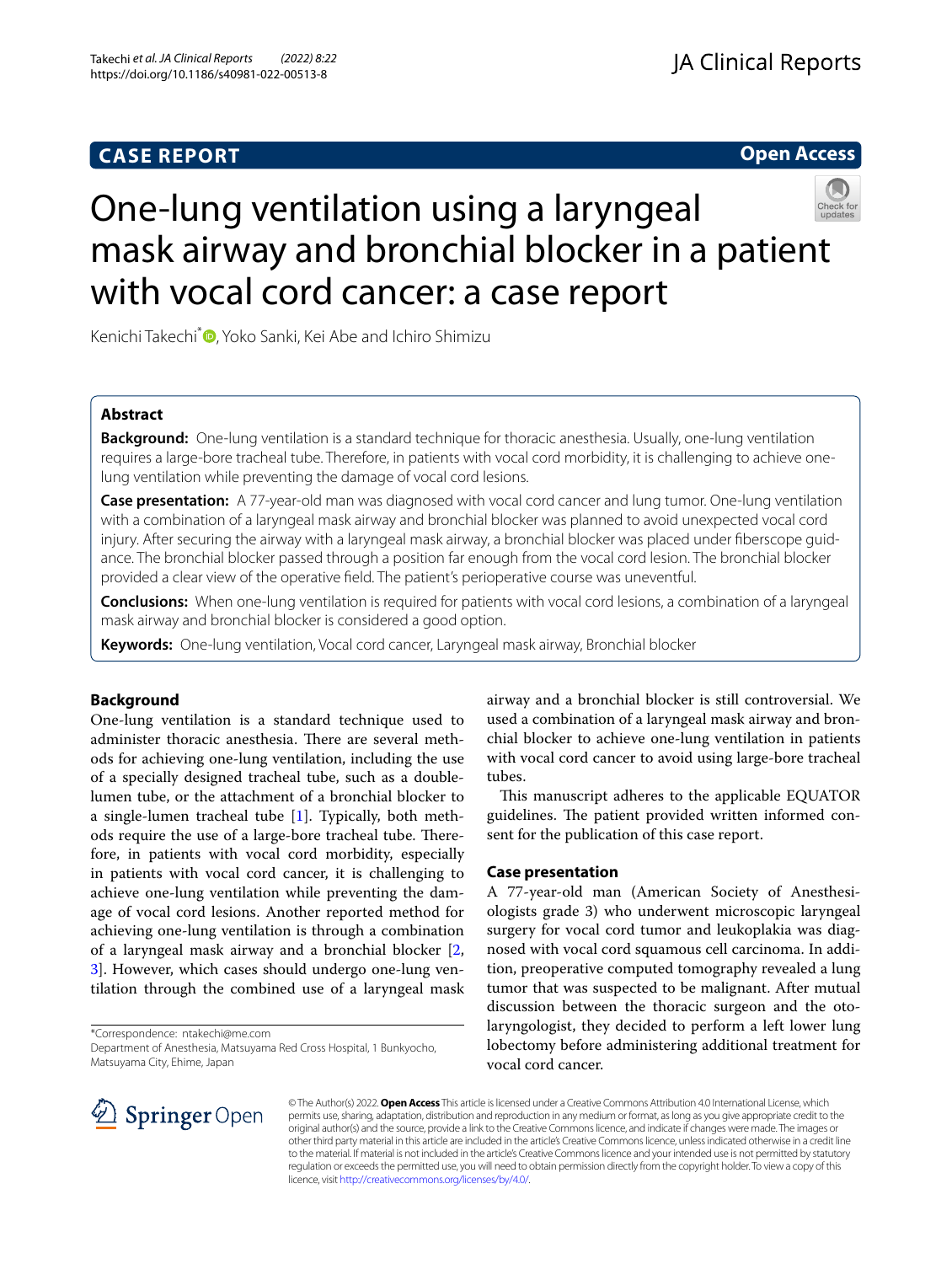The patient had a history of hypertension and diabetes, which were controlled with medication. Two weeks before thoracic surgery, laryngoscopy was performed by an otolaryngologist, which revealed an elevated lesion on the vocal cord and mucosal thickening. After a preoperative conference between the anesthesiologist and thoracic surgeon, one-lung ventilation with a combination of a laryngeal mask airway and bronchial blocker was planned to avoid unexpected vocal cord injury and tumor dislodgment due to the insertion of a large-bore tracheal tube.

A standard anesthetic protocol was implemented, which involved routine noninvasive arterial blood pressure monitoring, electrocardiography, and oxygen saturation measurement on arrival to the operating room; the patient's vital signs were stable. Before the induction of general anesthesia, a thoracic epidural catheter was inserted into the 6th–7th thoracic interspace. Anesthesia was induced using propofol (2 mg/kg), remifentanil  $(0.15 \mu g/kg/min)$ , and rocuronium  $(0.8 \mu g/kg)$  and was maintained using desfurane (4%), remifentanil (0.1–0.15 μg/kg/min), and rocuronium (6 μg/kg/min). Continuous thoracic epidural anesthesia with 0.2% ropivacaine was used for maintaining intra- and postoperative analgesia. Before making a skin incision, cefazolin (1 g) was administered, followed by additional doses every 3 h. After the induction of anesthesia, a 22-G catheter was inserted into the right radial artery for blood sampling and continuous blood pressure monitoring.

After inducing anesthesia and securing the airway with a laryngeal mask airway (ProSeal Laryngeal mask airway #4, Telefex, Ireland), a 9-Fr bronchial blocker (Phycon TCB bronchial blocker, Fuji Systems, Japan) was connected to the laryngeal mask airway via the multiport adaptor. The laryngeal mask airway cuff was inflated with 10 ml air. The blocker was placed in the left main

bronchus under the guidance of a fberscope 3.4 mm in diameter. The bronchial blocker passed through a position far enough from the vocal cord lesion (Fig.  $1$ ). The one-lung ventilation was started immediately after the patient was placed in the right lateral decubitus position. The bronchial blocker balloon was inflated with 6 ml air. During one-lung ventilation, the following ventilator settings were used: pressure control ventilation; inspirated pressure, 20 cm  $H_2O$ ; inspired  $O_2$  fraction, 0.6–1.0; and inspiratory fresh gas flow,  $2 \frac{1}{min}$ . The respiratory rate was adjusted to 12–18 breaths/min to maintain an endtidal carbon dioxide pressure of 35-45 mmHg. The surgery was initiated 25 min post the one-lung ventilation, and the lung collapse caused by the bronchial blocker provided a clear view of the operative field. There was no audible peri-laryngeal leakage during one-lung ventilation.

The surgery was started thoracoscopically and was converted to open thoracotomy midway through the procedure. The operation time was 378 min, and the one-lung ventilation time was 350 min. After the one-lung ventilation was completed, tracheal suctioning was performed using a fberscope to avoid postoperative atelectasis, but the quantity of sputum was small. After two-lung ventilation, the lung expanded normally. After the surgery was completed and the patient was awake, the laryngeal mask airway was removed. The patient was transferred to the intensive care unit for postoperative care. The patient's postoperative course was uneventful, and he was discharged without complications.

### **Discussion**

One-lung ventilation is a technique used during lung resection surgery to facilitate optimal surgical conditions. The double-lumen tube is the most widely used device for achieving safe one-lung ventilation. For male and

<span id="page-1-0"></span>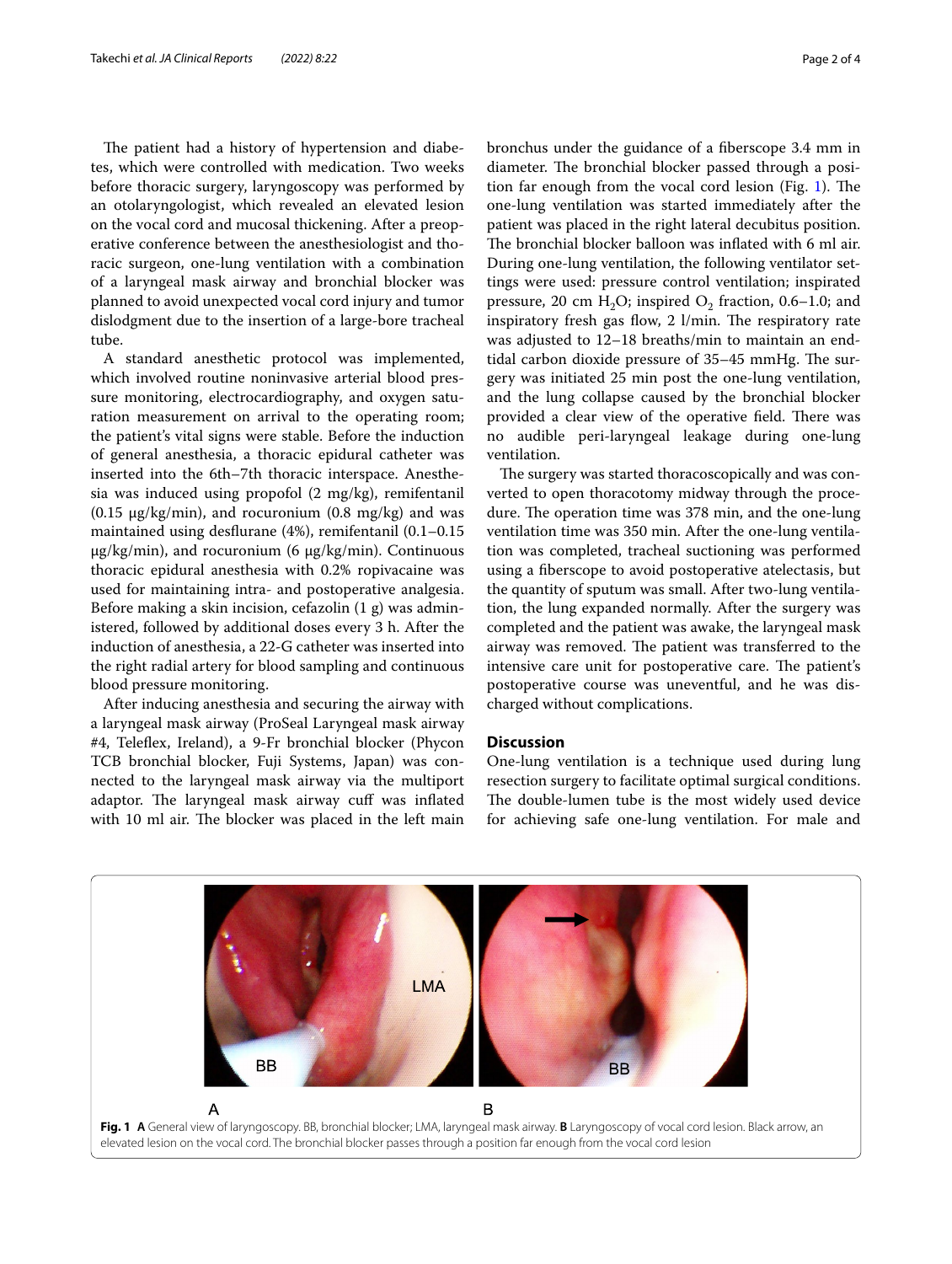female Asian patients, double-lumen tube sizes of 39 Fr and 35 Fr, respectively, are usually chosen  $[4]$  $[4]$ . The transverse diameters of the 39-Fr and 35-Fr double-lumen tubes are approximately 14 mm and 13 mm, respectively. Thus, physical stimulation caused by a double-lumen tube to the vocal cord is considered to be greater than that caused by a normal single-lumen tracheal tube [\[5](#page-2-4)]. Another technique to achieve one-lung ventilation is the combination of a single-lumen tracheal tube and a bronchial blocker. As a bronchial blocker, the use of an  $\geq$  8.0-mm tracheal tube is recommended [\[1](#page-2-0)]. In contrast, laryngeal microsurgery for vocal cord cancer is usually performed using a small-bore tracheal tube  $[6]$  $[6]$ . This not only ensures ease of operation but also helps avoid the dislodgement and injury of the tumor by tracheal intubation  $[7]$  $[7]$ . The tip of a laryngeal mask airway is located in the posterior lamina of the cricoid and does not pass through the glottis. Therefore, in the current case, we performed one-lung ventilation with a combination of a laryngeal mask airway and a bronchial blocker to avoid inserting a large-bore tracheal tube.

One-lung ventilation with a combination of laryngeal mask airway and bronchial blocker has been initially reported in cases of difficult tracheal intubation in adults [\[8](#page-3-2), [9\]](#page-3-3). Because they were able to guide the bronchial blocker into the trachea, in those cases, it would have been a more secure method to guide the tube exchanger through the laryngeal mask airway, exchange to the single-lumen large-bore tracheal tube, and use the bronchial blocker through the tracheal tube. Thus, even if reports declare that it is a safe method, which cases should undergo one-lung ventilation with the combination of laryngeal mask airway and bronchial blocker is still controversial. In our case, the vocal cord cancer was partially resected by laryngeal microsurgical biopsy, but the presence of an elevated lesion was still confrmed by preoperative and intraoperative laryngoscopy. We believe that a good indication for the use of a combination of a laryngeal mask airway and a bronchial blocker is the necessity for one-lung ventilation in patients with vocal cord lesions.

It has been reported that a combination of a laryngeal mask airway and a bronchial blocker is appropriate for short-term thoracic surgery [[2\]](#page-2-1). One of the diferences between using a laryngeal mask airway and a tracheal tube is the simplicity of tracheal suctioning. In particular, when the one-lung ventilation time is prolonged, as in this case, it is necessary to perform tracheal suction using a fberscope after resuming two-lung ventilation to prevent postoperative atelectasis.

Airway securement using a laryngeal mask airway is associated with several complications, including edema of the glottis, which may obstruct the airway  $[10]$  $[10]$ . In case

the vocal cord tumor is large and airway stenosis or ventilation cannot be achieved due to air leaks around the laryngeal mask airway, this method is not considered feasible. In such cases, the use of a small-bore tracheal tube and a bronchial blocker passing next to the tracheal tube has been reported [[11\]](#page-3-5). If ventilation becomes inadequate during surgery using laryngeal mask airway, a small-bore tracheal tube can be inserted via the laryngeal mask airway using the guidance of a fberscope.

# **Conclusion**

In conclusion, we used a laryngeal mask airway and a bronchial blocker for one-lung ventilation in a patient with vocal cord cancer. When one-lung ventilation is required for patients with vocal cord lesions, this method is considered a good option. Therefore, experience with this method is necessary for anesthesiologists.

#### **Acknowledgements**

None.

#### **Authors' contributions**

KT was involved in patient management. KT wrote the manuscript. YS, KA, and IS revised the manuscript. All authors read and approved the fnal manuscript.

#### **Funding**

Nothing to declare.

## **Availability of data and materials**

Not applicable.

#### **Declarations**

#### **Ethics approval and consent to participate** Not applicable.

#### **Consent for publication**

Written informed consent was obtained from the patient for the publication of this case report.

#### **Competing interests**

The authors declare that they have no competing interests.

Received: 12 February 2022 Revised: 8 March 2022 Accepted: 8 March 2022<br>Published online: 17 March 2022

#### **References**

- <span id="page-2-0"></span>1. Ashok V, Francis J. A practical approach to adult one-lung ventilation. BJA Educ. 2018;18:69–74.
- <span id="page-2-1"></span>2. Wang S, Zhang J, Cheng H, Yin J, Liu X. A clinical evaluation of the ProSeal laryngeal mask airway with a Coopdech bronchial blocker for one-lung ventilation in adults. J Cardiothorac Vasc Anesth. 2014;28:900–3.
- <span id="page-2-2"></span>3. Sawasdiwipachai P, Boonsri S, Suksompong S, Prowpan P. The uses of laryngeal mask airway ProSeal™ and endobronchial blocker for one lung anesthesia. J Anesth. 2015;29:660–5.
- <span id="page-2-3"></span>Ideris SS, Che Hassan MR, Abdul Rahman MR, Ooi JS. Selection of an appropriate left-sided double-lumen tube size for one-lung ventilation among Asians. Ann Card Anaesth. 2017;20:28–32.
- <span id="page-2-4"></span>5. Knoll H, Ziegeler S, Schreiber JU, et al. Airway injuries after one-lung ventilation: a comparison between double-lumen tube and endobronchial